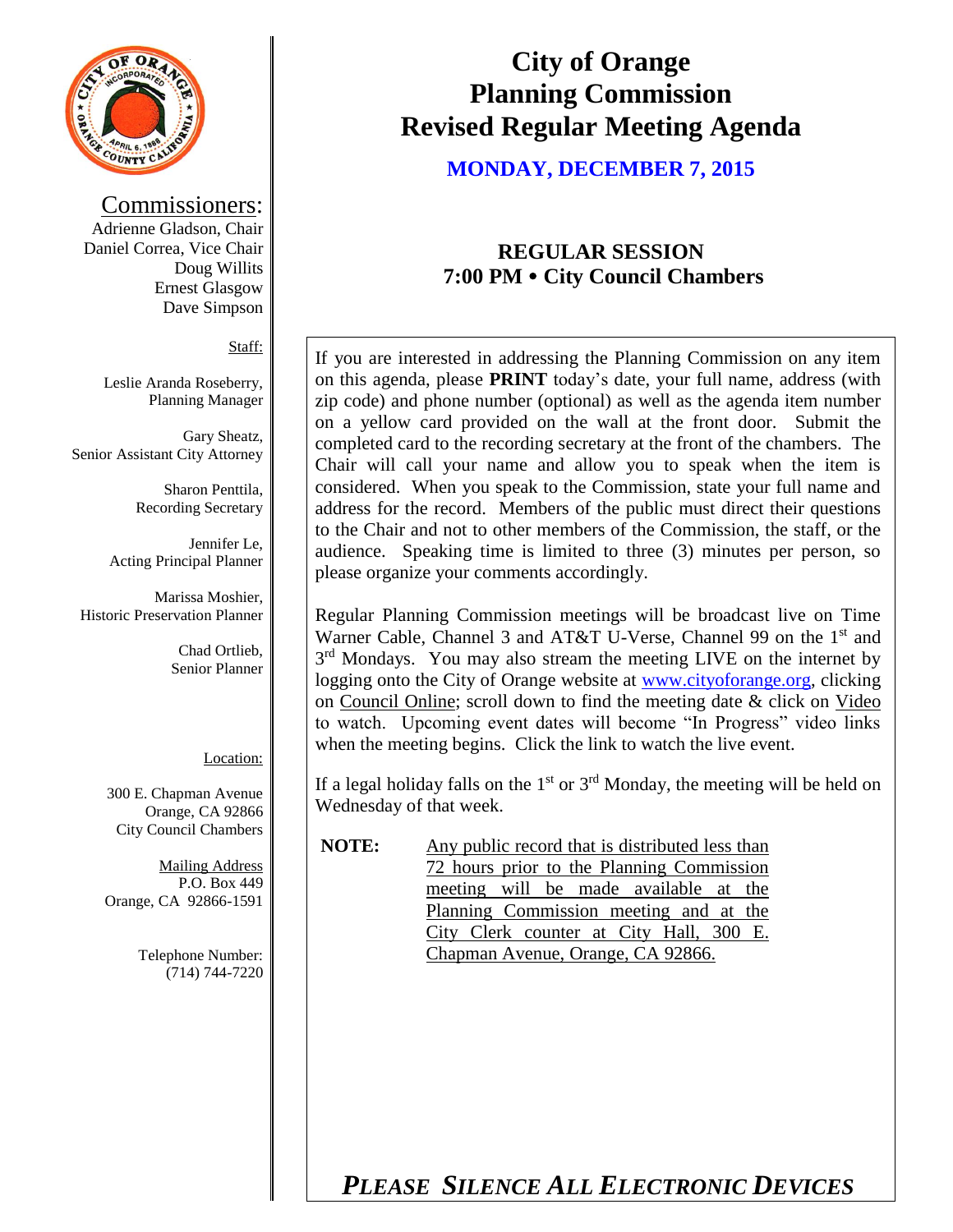**In compliance with Section 202 of the Americans with Disabilities Act of 1990 (42 U.S.C. Sec. 12132) and the federal rules and regulations adopted in implementation thereof, the Agenda will be made available in appropriate alternative formats to persons with a disability. Please contact the Planning Division either in person at 300 E. Chapman Ave., Orange, CA. or by calling (714) 744-7220 no later than 10:00 AM on the City business day preceding the scheduled meeting. If you need special assistance to participate in this meeting, please contact the City Clerk's office at (714) 744-5500. Notification 48 hours prior to the meeting will enable the City to make reasonable arrangements to ensure accessibility to this meeting. [28 CFR 35.102-35.104 ADA Title 11].**

# **REGULAR SESSION – COUNCIL CHAMBERS**

### **1. OPENING:**

- **1.1** Time Meeting Called to Order:
- **1.2** Flag Salute:
- **1.3** Roll Call:
- **1.4** Public Participation

Opportunity for members of the public to address the Commission on matters not listed on this agenda.

- **1.5** Continued or Withdrawn Items: None
- **1.6** Planning Manager Report
- **1.7** Announcement of Appeal Procedures (details found on last page of this agenda)

### **2. CONSENT CALENDAR:**

### **2.1 APPROVAL OF MINUTES FROM THE REGULARLY SCHEDULED MEETING OF NOVEMBER 16, 2015.**

**All matters listed under the Consent Calendar are considered to be routine by the Planning Commission and will be enacted by one motion. There will be no separate discussion of said items unless members of the Planning Commission, staff or the public request specific items removed from the Consent Calendar for separate action.**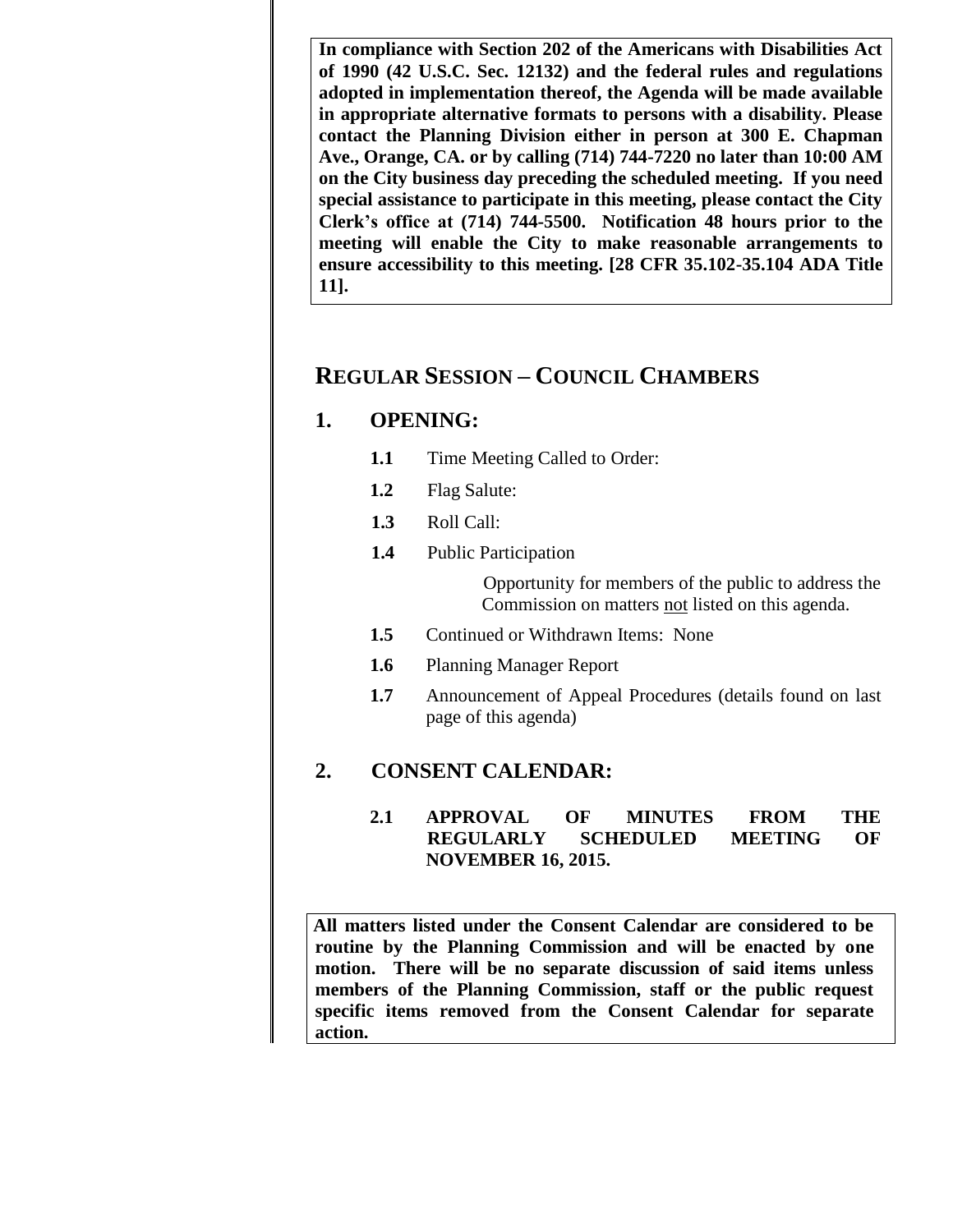### **3. NEW HEARING:**

#### **3.1 [VARIANCE NO. 2237-15; MINOR SITE PLAN NO.](http://www.cityoforange.org/civicax/filebank/blobdload.aspx?BlobID=16905)  0828-15; AND ADMINISTRATIVE ADJUSTMENT NO. 229-15 – CASA TERESA OFFICE/RETAIL CONVERSION**

The property contains a single family residence that is proposed for conversion to office and retail use for Casa Teresa, a non-profit providing temporary housing and ongoing support to pregnant women. The existing building is a contributing historic resource within the Old Towne Historic District. Conversion from residential to commercial use requires Minor Site Plan Review. In order to provide parking behind the historic building, two Variances and two Administrative Adjustments are proposed as follows:

- 1. A Variance to allow a reduction in the required number of parking spaces from seven to five.
- 2. A Variance to allow a reduction in the required 25 foot wide two-way driveway to the existing 11 foot wide driveway.
- 3. An Administrative Adjustment to allow a reduction in the required 25 foot parking space back-up distance to 24 feet.
- 4. An Administrative Adjustment to allow a reduction in the required length of two parking spaces from 18 feet to 17 feet 4-3/4 inches.

### **LOCATION: 234 N. GLASSELL**

**NOTE:** The proposed project is categorically exempt from the provisions of the California Environmental Quality Act (CEQA) per State CEQA Guidelines Section 15303 (Class 3 – New Construction or Conversion of Small Structures), Section 15311 (Class 11 – Accessory Structures) and Section 15331 (Class 31 – Historical Resource Restoration/Rehabilitation) because the project involves conversion of an existing SFR to office/retail use and construction of a small parking lot at the rear of the property in an urbanized area.

### **RECOMMENDED ACTION:**

Adopt Planning Commission Resolution 38- 15 approving the allowance of a reduction in the required number of parking spaces from 7 to 5, allowing a reduction in the required driveway width from 25 feet to 11 feet, allowing a reduction in the required parking space back-up distance to 24 feet and allowing a reduction in the required parking space length to 17 feet 4.75 inches for 2 parking spaces.

### **4. ADJOURNMENT:**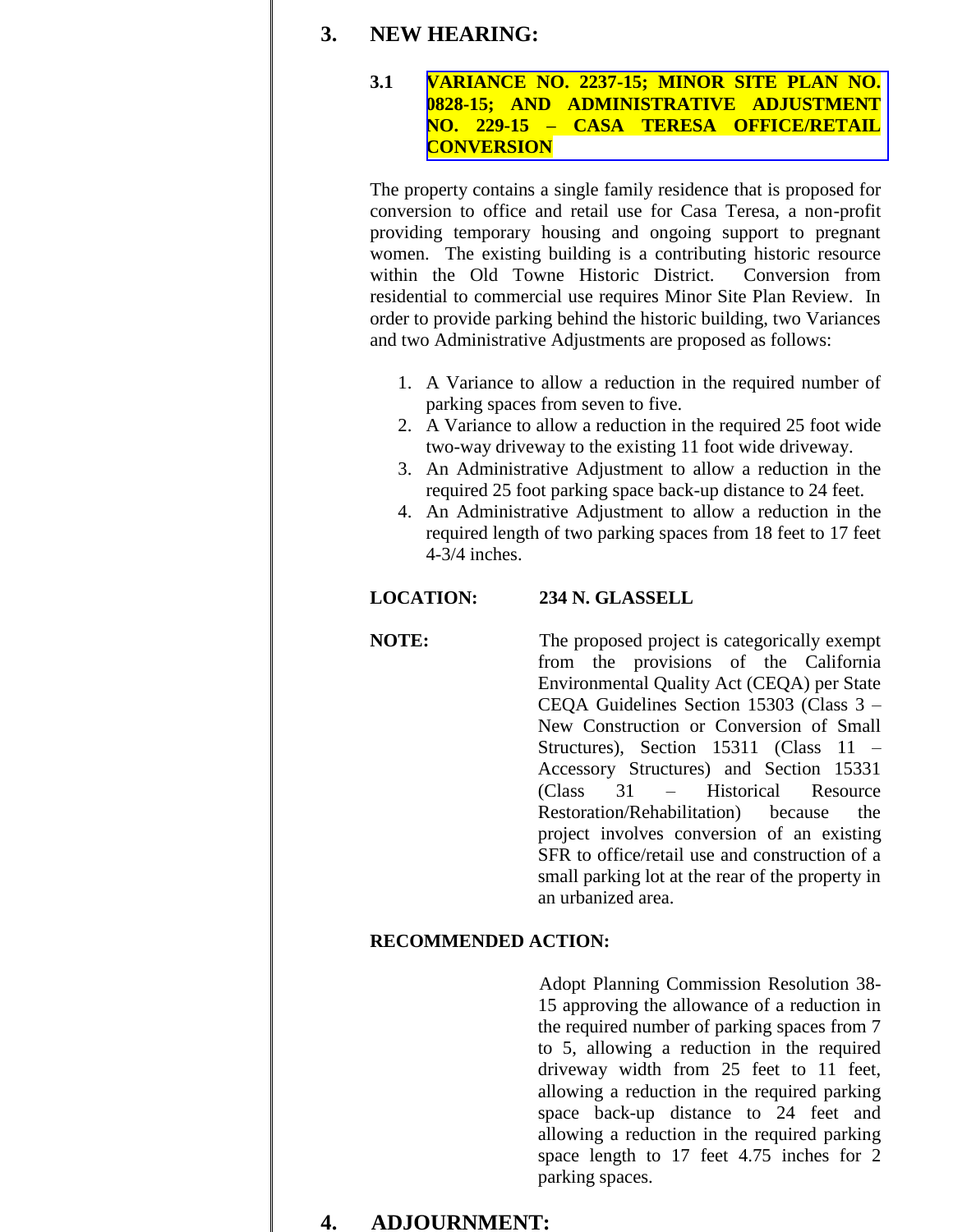#### **3.2 [CONDITIONAL USE PERMIT NO. 2986-15 –](http://www.cityoforange.org/civicax/filebank/blobdload.aspx?BlobID=16903) FIT BODY BOOT CAMP**

The applicant proposes to establish an instructional fitness facility with 5-8 participants and one instructor in a 2,100 SF tenant space.

#### **LOCATION: 2775 N. ORANGE-OLIVE ROAD**

**NOTE:** The proposed project is categorically exempt from the provisions of the California Environmental Quality Act (CEQA) per State CEQA Guidelines Section 1301 (Class 1 – Existing Facilities) because the project consists of the operation and licensing of an existing private structure.

#### **RECOMMENDED ACTION:**

Adopt Planning Commission Resolution 39- 15 approving an instructional fitness facility for up to 10 participants and two instructors.

**3.3 ZONE CHANGE 1275-14; MAJOR SITE PLAN 0649- [10; DESIGN REVIEW NO. 4675-13; TENTATIVE](http://www.cityoforange.org/civicax/filebank/blobdload.aspx?BlobID=16904)  PARCEL MAP 0005-14; AND MITIGATED NEGATIVE DECLARATION 1832-14 – METROLINK PARKING STRUCTURE**

The applicant proposes to construct a new parking structure at the northwest corner of Chapman Avenue and Lemon Street. The parking structure would contain 611 parking spaces on five levels (two below grade, one at grade and two above grade); 500 spaces would be for transit users and 111 spaces for general use.

### **LOCATION: 130 N. LEMON**

#### **RECOMMENDED ACTION:**

Adopt Planning Commission Resolution 40- 15 recommending to the City Council adoption of Mitigated Negative Declaration 1832-14 including adoption of a Mitigation Monitoring and Reporting Program; approval of Zone Change 1275-14, a Zone Change from Public Institution (Specific Plan) to Old Towne Mixed Use-15 (Specific Plan) and approval of Tentative Parcel Map 0005-14, Major Site Plan Review 0649-10 and Design Review No. 4675-13 for the Metrolink Parking Structure project.